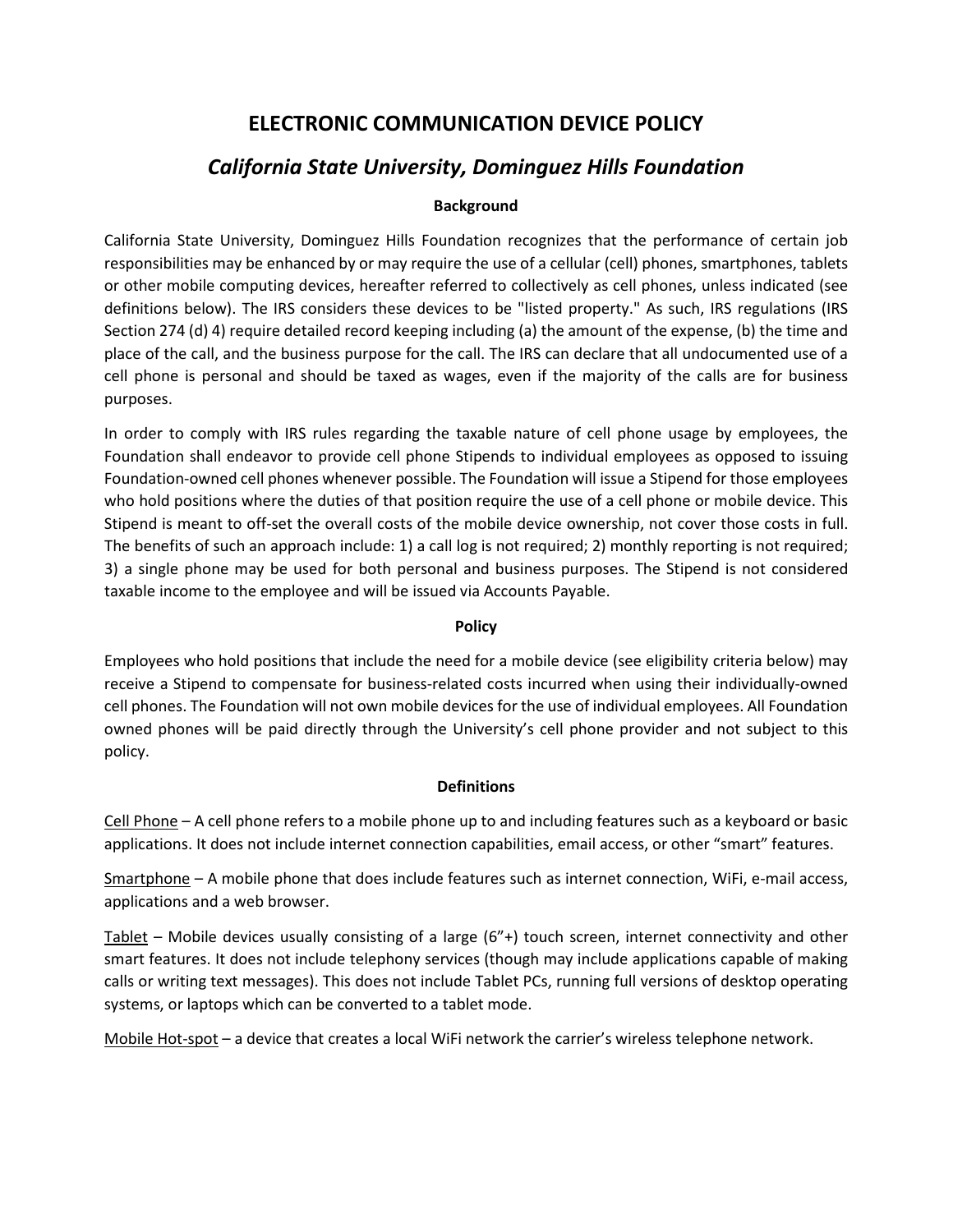## **Eligibility Requirements**

Employees whose job duties include the frequent need for a mobile device may receive a monthly Stipend to cover business-related costs. An employee is eligible for a stipend if at least one of the following criteria is met:

- The job function of the employee requires considerable time outside of his/her assigned office or work area and it is important to the Foundation that s/he is accessible during those times;
- The job function of the employee requires him/her to be accessible outside of scheduled or normal working hours;
- The job function of the employee requires him/her to have wireless data and internet access; and/or
- The employee is designated as a "first responder" to emergencies on campus.

For tablets and/or mobile hot-spots, there is the additional requirement that:

• The specific form factor and/or functionality of the tablet (e.g. larger screen) or mobile computing device (e.g. connectivity while commuting) is crucial to that employee's ability to perform the needed service or job function.

An employee who **occasionally** requires a mobile device for business purposes is not eligible for a stipend; however, s/he may submit a record of these expenses for reimbursement.

### **Stipend Plan**

If an employee meets the eligibility requirements for a mobile device, as outlined above, a Stipend may be requested using the *Mobile Device Stipend Agreement* form. The request may be made any time during the fiscal year.

Once approved, the Stipend amount will be paid as a reimbursement via Accounts Payable. As per IRS guidelines, any amount paid will not be taxable.

*This Stipend does not constitute an increase to base pay, and will not be included in the calculation of percentage increases to base pay due to annual raises, job upgrades, bonuses, benefits based on a percentage of salary, etc.*

The Stipend will be paid as a flat rate per month, based on the selected service(s) and usage level(s) outlined below. As a Stipend, the Foundation will pay only the agreed upon amount, even if monthly costs exceed that amount. A new request form must be submitted if the Stipend amount needs to be changed because of documented business purposes.

The Stipend and equipment allowance are neither permanent nor guaranteed. The Foundation reserves the right to remove a participant from this plan and/or cancel the plan if there is insufficient budget to meet the plan costs.

#### **Stipend Options**

The amount of the Stipend will be determined based on the business contact required of the employee's position and the minutes/texts/data needed for the employee to perform his or her job responsibilities (see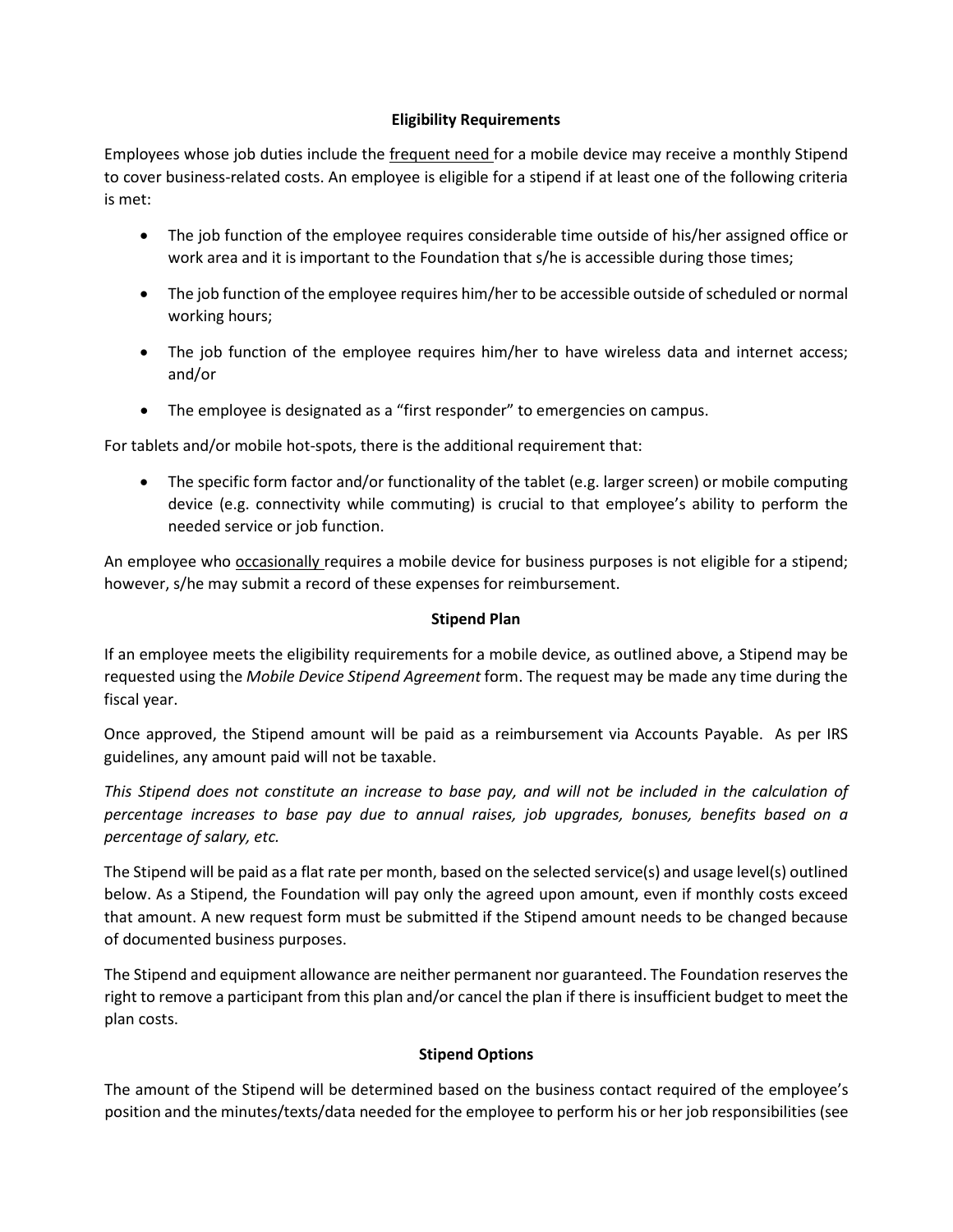*Oversight, Approval, & Funding* section below). Cell phones and Tablets are subsidized at flat rate regardless of amount of usage. A tiered model based on the current market rates\* is used for Smartphones. The current market generally requires voice, text and data when a user subscribes to a Smartphone. Each tier is defined by the upper limit of usage per month of *any combination of service(s)* that is for required workrelated purposes.

For example, if no more than 10% of all text messages for an average month are for work-related issues, then the "Occasional" tier would be appropriate; if 5% of texts and 10% of minutes are for work-related purposes, the "Regular" tier would suffice.

| Cell phone | Smartphone        |                         |        | Tablet | <b>Hotspot</b> |
|------------|-------------------|-------------------------|--------|--------|----------------|
|            | <b>Occasional</b> | Regular (25%) Extensive |        |        |                |
|            | (10%)             |                         | (40%+) |        |                |
| \$40       | \$20              | S40                     | S60    | S30    | S30            |

The Stipend amount selected should cover all reasonable and appropriate business use, and may be comprised of one or more services each with its own usage level. The stipend amount will not exceed the monthly charge for the use of the device (eg – if a promotion causes the monthly fee to be \$30 even for an "extensive" user, then the stipend will be \$30).

*\* The Stipend rates will be evaluated, and if appropriate, adjusted annually to align to current market rates.*

# **Equipment Allowance**

The Foundation may, at its sole discretion, assist with paying the net purchase cost of a cell phone or mobile device up to once every 2 years. This allowance is taxable income to the employee. Employees must show a bill or purchase receipt for their mobile in order to receive this allowance. The mobile device will belong to the employee, not the Foundation; the employee can choose a cell phone or tablet with more features and pay the difference if he/she chooses. The Foundation will not pay for activation fees or insurance.

Directors may approve as many mobile device purchases per employee as deemed appropriate as per the eligibility requirements.

Allowance amounts differ based on type of device:

- Mobile Hot-Spot: Up to \$40
- Cell Phone: Up to \$25
- Smartphone: Up to \$150
- Tablet: Up to \$200

#### **Oversight, Approval, & Funding**

Individual departments and Directors are responsible for identifying employees who hold positions that include the need for a mobile device. Each department is strongly encouraged to review whether a mobile device is necessary, and to select alternative means of communication (e.g., land-lines, pagers, and mobile radios) when such alternatives would provide adequate and less costly service to the Foundation.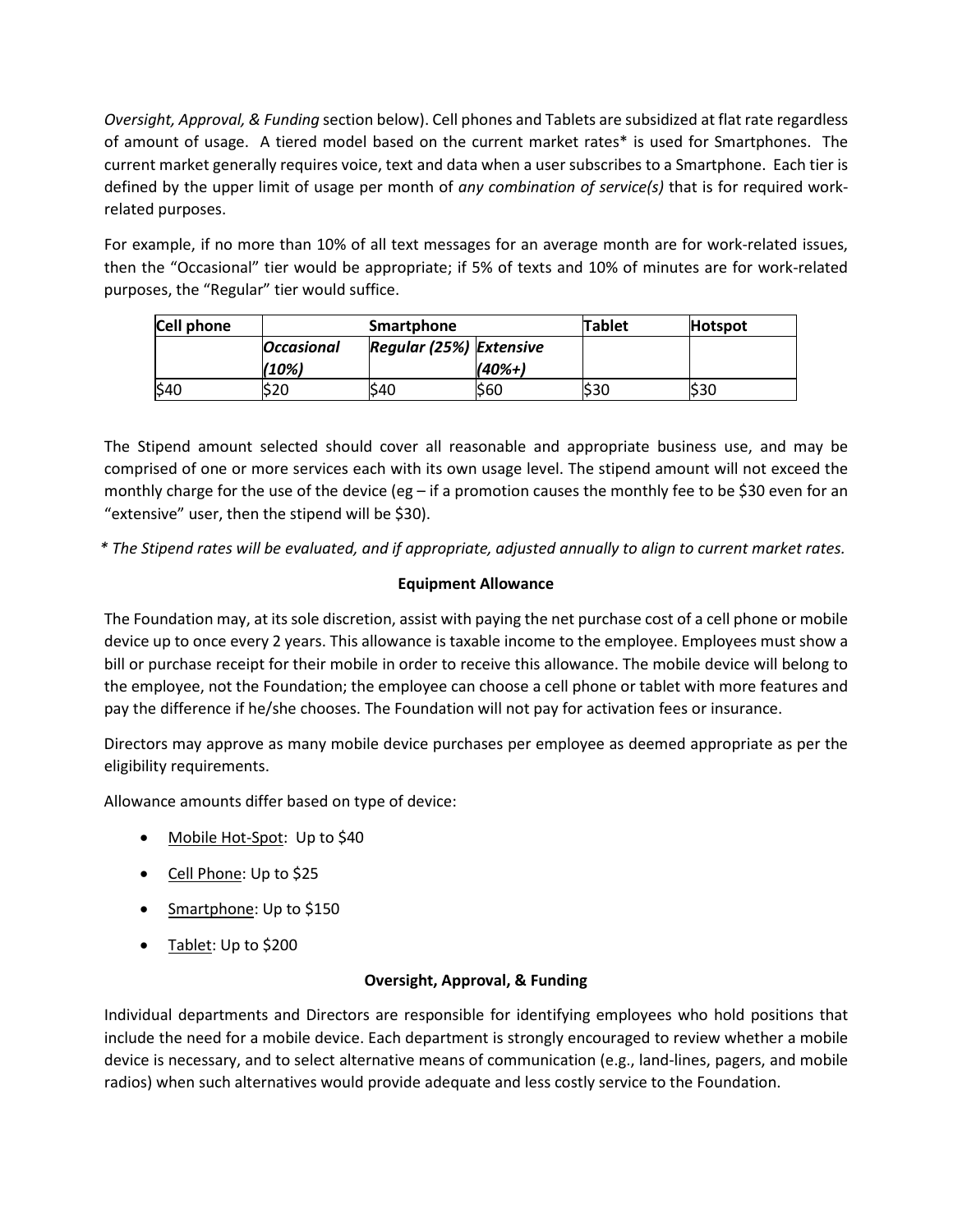The Director is responsible for overseeing employee mobile device needs and assessing each employee's continued need of a mobile device for business purposes. The need for a Stipend should be reviewed annually, to determine if existing stipends should be continued as-is, changed, or discontinued.

Stipends are funded by the department submitting the request and subject to final approval of the Director of Business and Finance and Chief Financial Officer.

## **Employee Rights & Responsibilities**

The employee is responsible for purchasing a mobile device and establishing a service contract with the provider of his/her choice. The contract is in the name of the employee, who is solely responsible for all payments to the service provider. The employee purchases service and equipment; determines plan choices, service levels, calling areas, service and features; and accepts termination clauses and payment terms.

Because the mobile device is personally owned, the employee may use the phone for both business and personal purposes as needed. The employee may, at his or her own expense, add extra services or equipment features, as desired. If there are problems with service, the staff member is expected to work directly with the carrier for resolution. Support from the University is limited to documentation provided for connecting a personally-owned mobile device to Foundation-provided services, including email, calendar, and contacts.

An employee receiving a Stipend must be able to show, if requested by his/her supervisor, a copy of the monthly access plan charges and business related use to determine if the amount of Foundation compensation is appropriate. If the employee terminates the wireless contract at any point, s/he must notify his/her supervisor within 5 business days to terminate the Stipend.

Foundation does not accept any liability for claims, charges or disputes between the service provider and the employee. Use of the mobile device in any manner contrary to local, state, or federal laws will constitute misuse, and will result in immediate termination of the Stipend.

Devices covered by this policy are used in part to conduct Foundation business and/or to create, receive, send, or store Foundation data and/or education records of students. As a result, information contained on devices covered by this policy are also subject to Federal and State data maintenance and protection laws (e.g., FERPA, records retention requirements), as well as all Foundation policies, including those pertaining to data security, acceptable computing use, and email. An employee receiving a Foundation Stipend must comply with Federal, State, and Foundation requirements, and assist the Foundation in providing access to information about or contained on the mobile device covered by this policy in response to requests for such data or information by third parties as required by Federal and/or State law.

Any mobile device that has data capabilities must be secured based on current Foundation security standards including password protection and encryption. If a device with data capabilities is stolen or missing, it must be reported to the employee's supervisor, the wireless device service provider, and to OIT as soon as possible.

Employees are expected to delete all Foundation data from the device when their employment with the Foundation is severed, except when required to maintain that data in compliance with a litigation hold notice.